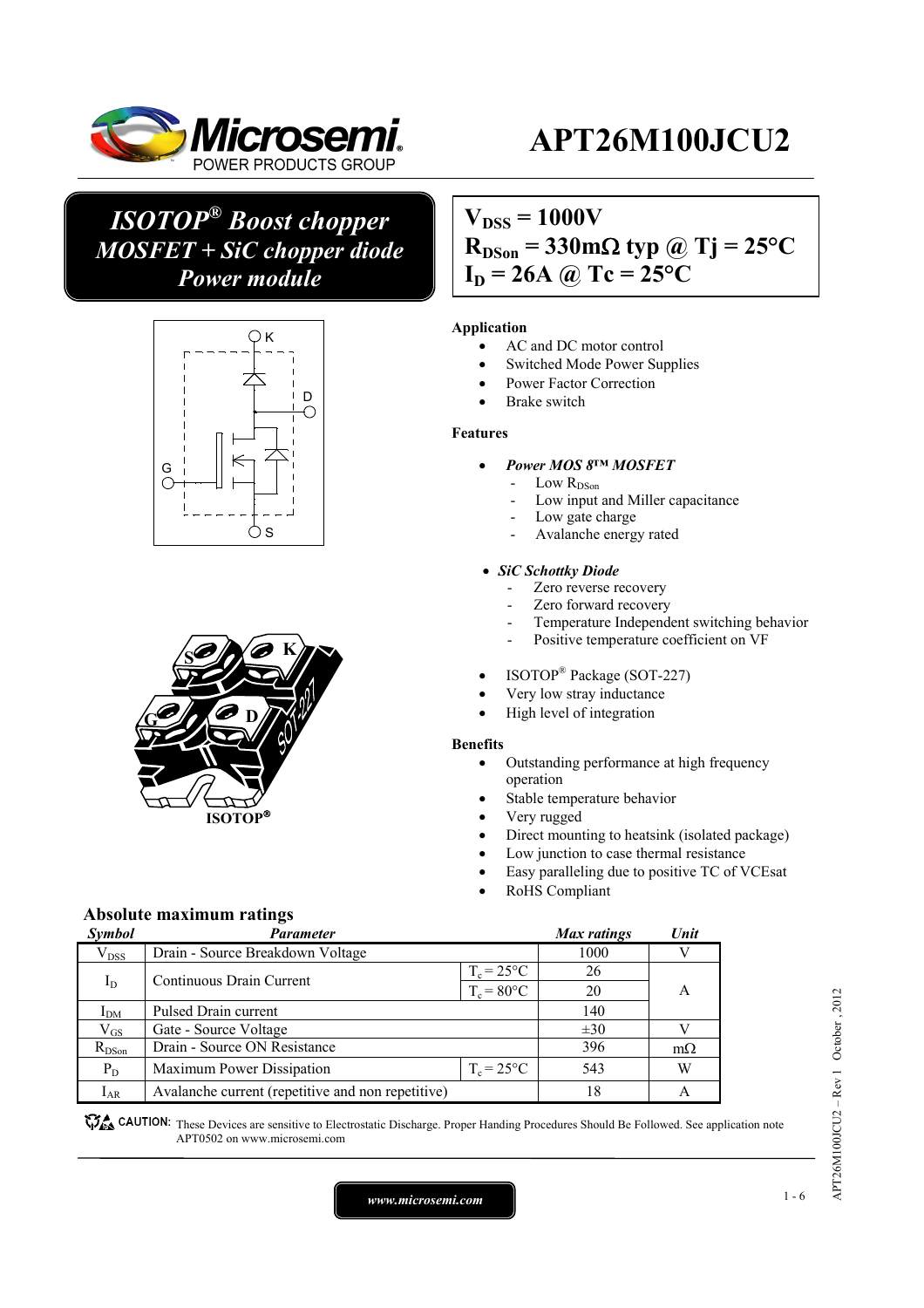

## All ratings  $@T_j = 25°C$  unless otherwise specified

## **Electrical Characteristics**

|              | Symbol Characteristic           | <b>Test Conditions</b>             |                     | Min | Tvp | Max       | Unit      |
|--------------|---------------------------------|------------------------------------|---------------------|-----|-----|-----------|-----------|
| $I_{DSS}$    | Zero Gate Voltage Drain Current | $V_{DS} = 1000V$                   | $T_i = 25^{\circ}C$ |     |     | 100       |           |
|              |                                 | $V_{GS} = 0V$                      | $T_i = 125$ °C      |     |     | 500       | μA        |
| $R_{DS(on)}$ | Drain – Source on Resistance    | $V_{GS} = 10V$ , $I_D = 18A$       |                     |     | 330 | 396       | $m\Omega$ |
| $V_{GS(th)}$ | Gate Threshold Voltage          | $V_{GS} = V_{DS}$ , $I_D = 2.5 mA$ |                     |     |     |           |           |
| $I_{GSS}$    | Gate – Source Leakage Current   | $V_{GS} = \pm 30 V$                |                     |     |     | $\pm 100$ | nA        |

## **Dynamic Characteristics**

| <b>Symbol</b>       | <b>Characteristic</b>        | <b>Test Conditions</b>            | Min | $\mathcal{I}yp$ | <b>Max</b> | Unit |
|---------------------|------------------------------|-----------------------------------|-----|-----------------|------------|------|
| $C_{iss}$           | <b>Input Capacitance</b>     | $V_{GS} = 0V$                     |     | 7868            |            |      |
| $C_{\rm oss}$       | Output Capacitance           | $V_{DS}$ = 25V                    |     | 825             |            | pF   |
| $C_{\rm rss}$       | Reverse Transfer Capacitance | $f = 1MHz$                        |     | 104             |            |      |
| $Q_{\rm g}$         | Total gate Charge            | $V_{GS} = 10V$                    |     | 305             |            |      |
| $Q_{gs}$            | Gate – Source Charge         | $V_{Bus} = 500V$                  |     | 55              |            | nC   |
| $Q_{gd}$            | Gate – Drain Charge          | $I_D = 18A$                       |     | 145             |            |      |
| $T_{d(on)}$         | Turn-on Delay Time           | Resistive switching $\omega$ 25°C |     | 44              |            |      |
| $T_r$               | Rise Time                    | $V_{GS}$ = 15V                    |     | 40              |            |      |
| $T_{d(\text{off})}$ | Turn-off Delay Time          | $V_{Bus} = 667V$<br>$I_D = 18A$   |     | 150             |            | ns   |
| $T_f$               | Fall Time                    | $R_G = 2.2\Omega$                 |     | 38              |            |      |

## **SiC chopper diode ratings and characteristics**

| <b>Symbol</b>                                                  | <i>Characteristic</i>                   | <b>Test Conditions</b>                               |                     | Min  | Type | <b>Max</b> | <b>Unit</b> |
|----------------------------------------------------------------|-----------------------------------------|------------------------------------------------------|---------------------|------|------|------------|-------------|
| $V_{RRM}$                                                      | Maximum Peak Repetitive Reverse Voltage |                                                      |                     | 1200 |      |            | V           |
| $I_{RM}$<br>$V_{R} = 1200V$<br>Maximum Reverse Leakage Current |                                         |                                                      | $T_i = 25^{\circ}C$ |      | 32   | 200        |             |
|                                                                | $T_i = 175$ °C                          |                                                      | 56                  | 1000 | μA   |            |             |
| $I_F$                                                          | DC Forward Current                      |                                                      | $Tc = 100^{\circ}C$ |      | 10   |            | A           |
| $V_{\rm F}$                                                    | Diode Forward Voltage                   | $T_i = 25^{\circ}C$<br>$I_F = 10A$<br>$T_i = 175$ °C |                     |      | 1.6  | 1.8        | V           |
|                                                                |                                         |                                                      |                     | 2.3  | 3    |            |             |
| $Q_{C}$                                                        | <b>Total Capacitive Charge</b>          | $I_F = 10A$ , $V_R = 600V$<br>$di/dt = 500A/\mu s$   |                     |      | 80   |            | nC          |
| C                                                              |                                         | $f = 1$ MHz, $V_R = 200V$                            |                     |      | 96   |            |             |
|                                                                | <b>Total Capacitance</b>                | $f = 1$ MHz, $V_R = 400V$                            |                     |      | 69   |            | pF          |

## **Thermal and package characteristics**

| <i>Symbol</i>  | <i><b>Characteristic</b></i>                                                      |           | Min   | $\angle IVD$ | <b>Max</b> | <b>Unit</b>        |
|----------------|-----------------------------------------------------------------------------------|-----------|-------|--------------|------------|--------------------|
| $R_{th,IC}$    | Junction to Case Thermal Resistance                                               | Mosfet    |       |              | 0.23       | $\rm ^{\circ} C/W$ |
|                |                                                                                   | SiC Diode |       |              | 1.65       |                    |
| $R_{thJA}$     | Junction to Ambient (IGBT & Diode)                                                |           |       |              | 20         |                    |
| $V_{ISOL}$     | RMS Isolation Voltage, any terminal to case $t = 1$ min, $50/60$ Hz               |           | 2500  |              |            |                    |
| $T_J, T_{STG}$ | <b>Storage Temperature Range</b>                                                  |           | $-40$ |              | 150        | $\rm ^{\circ}C$    |
| $T_{L}$        | Max Lead Temp for Soldering: 0.063" from case for 10 sec                          |           |       |              | 300        |                    |
| Torque         | Mounting torque (Mounting $= 8-32$ or 4mm Machine and terminals $= 4$ mm Machine) |           |       |              | 1.5        | N.m                |
| Wt             | Package Weight                                                                    |           |       | 29.2         |            | g                  |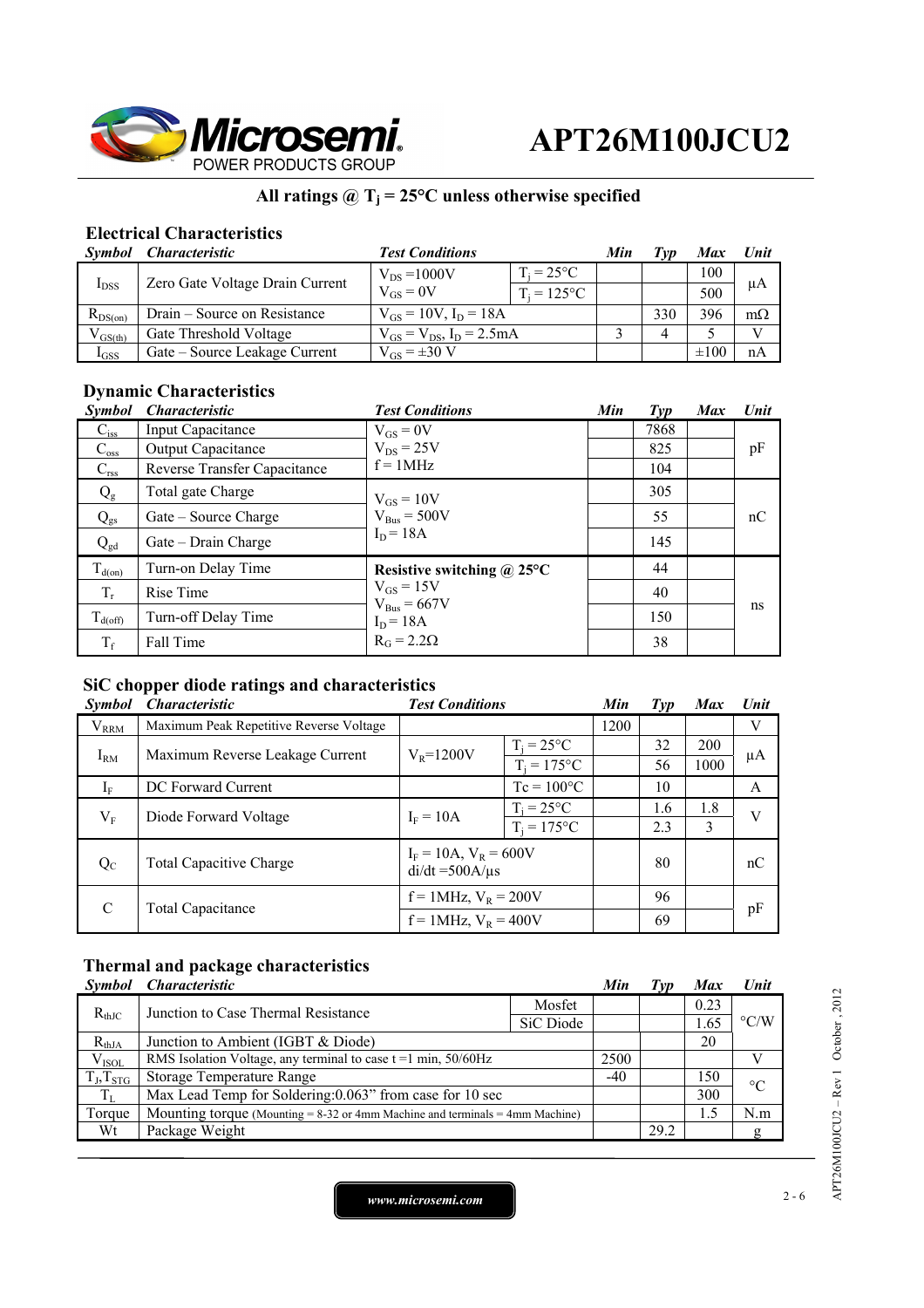

### **SOT-227 (ISOTOP®) Package Outline**



### **Typical Mosfet Performance Curve**



**rectangular Pulse Duration (Seconds)**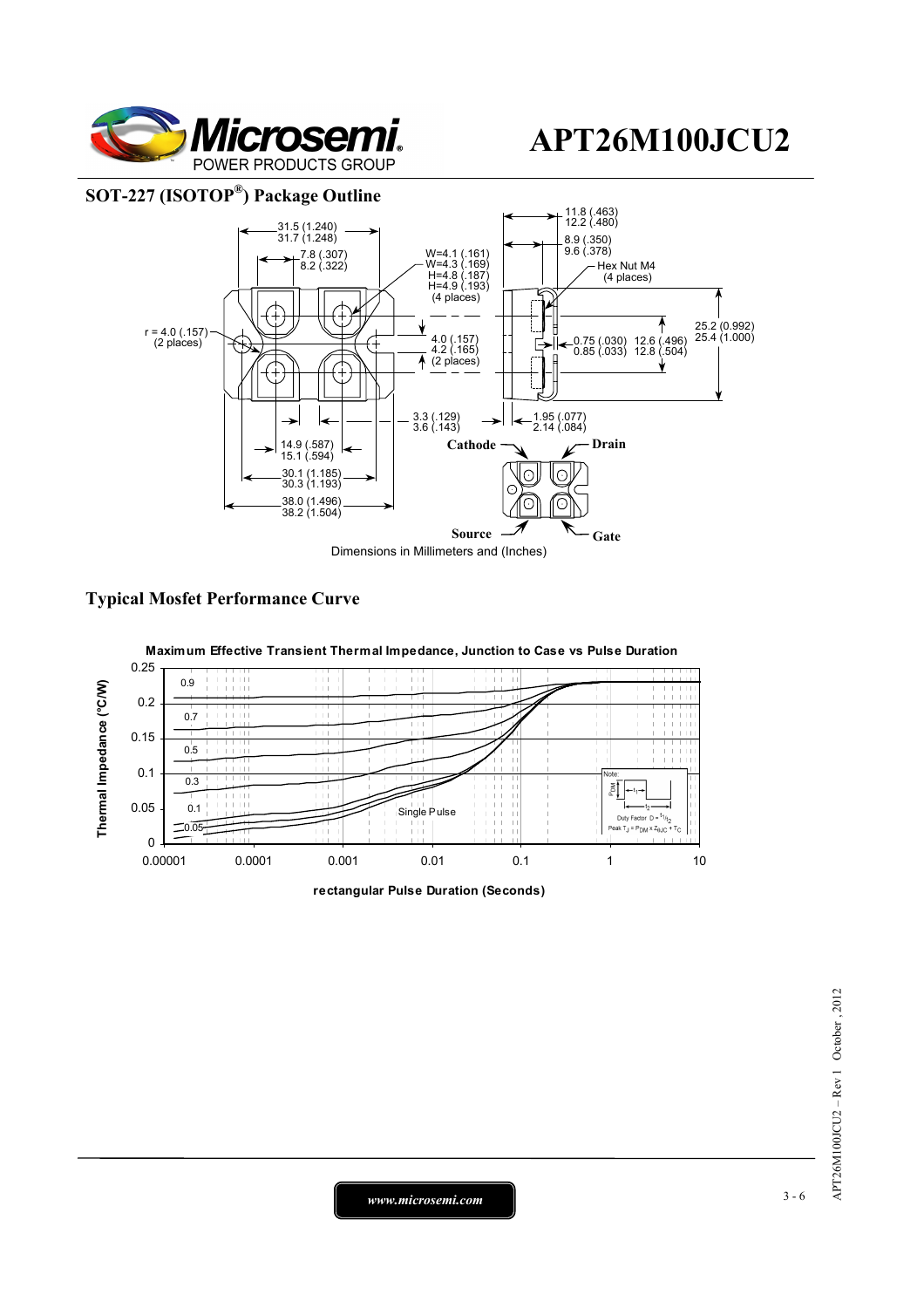











1

10

0 50 100 150 200 **V<sub>DS</sub>**, Drain to Source Voltage (V)

*www.microsemi.com* 4-6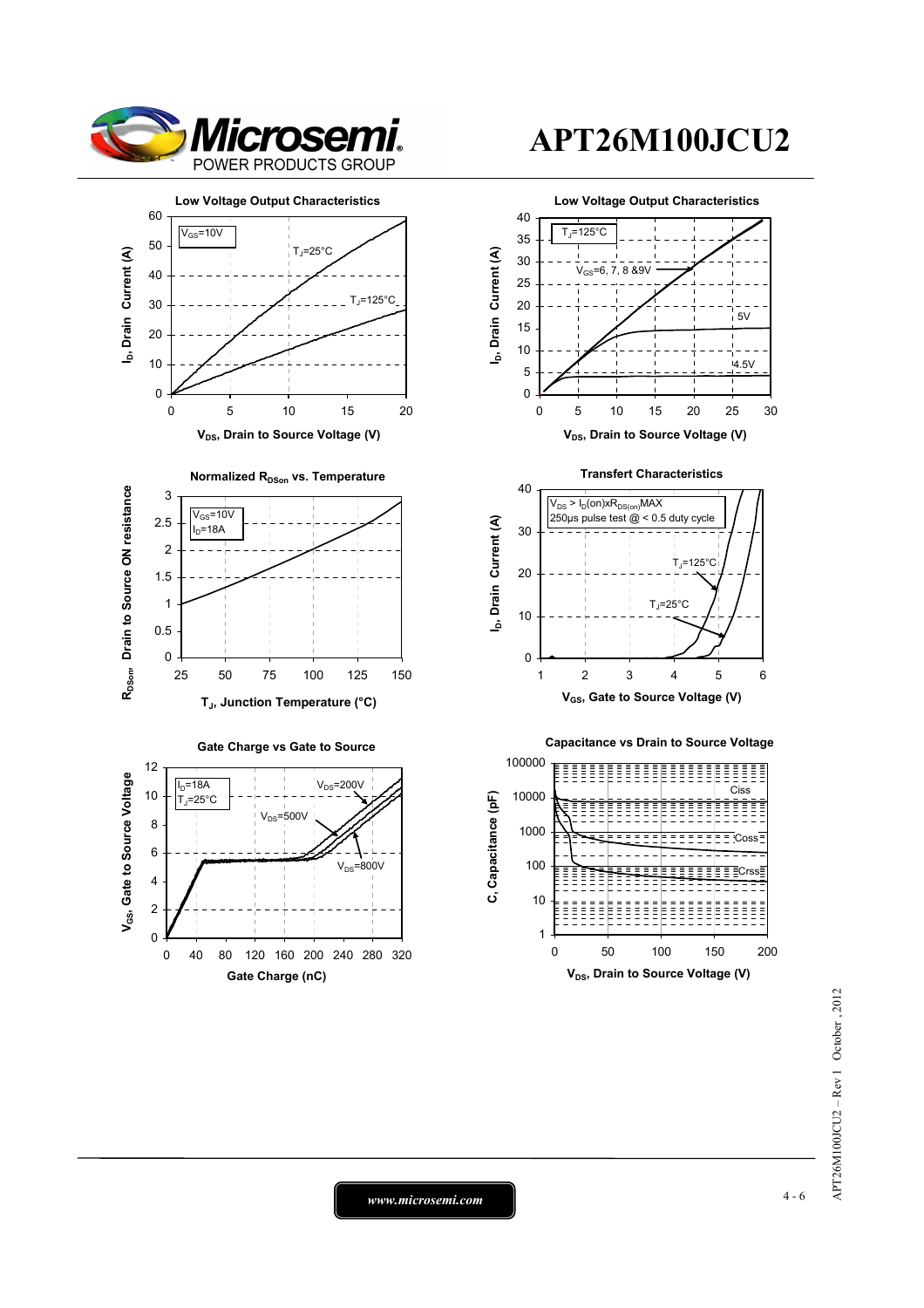

#### **Typical SiC Diode Performance Curve**



ISOTOP® is a registered trademark of ST Microelectronics NV

*www.microsemi.com* 5-6